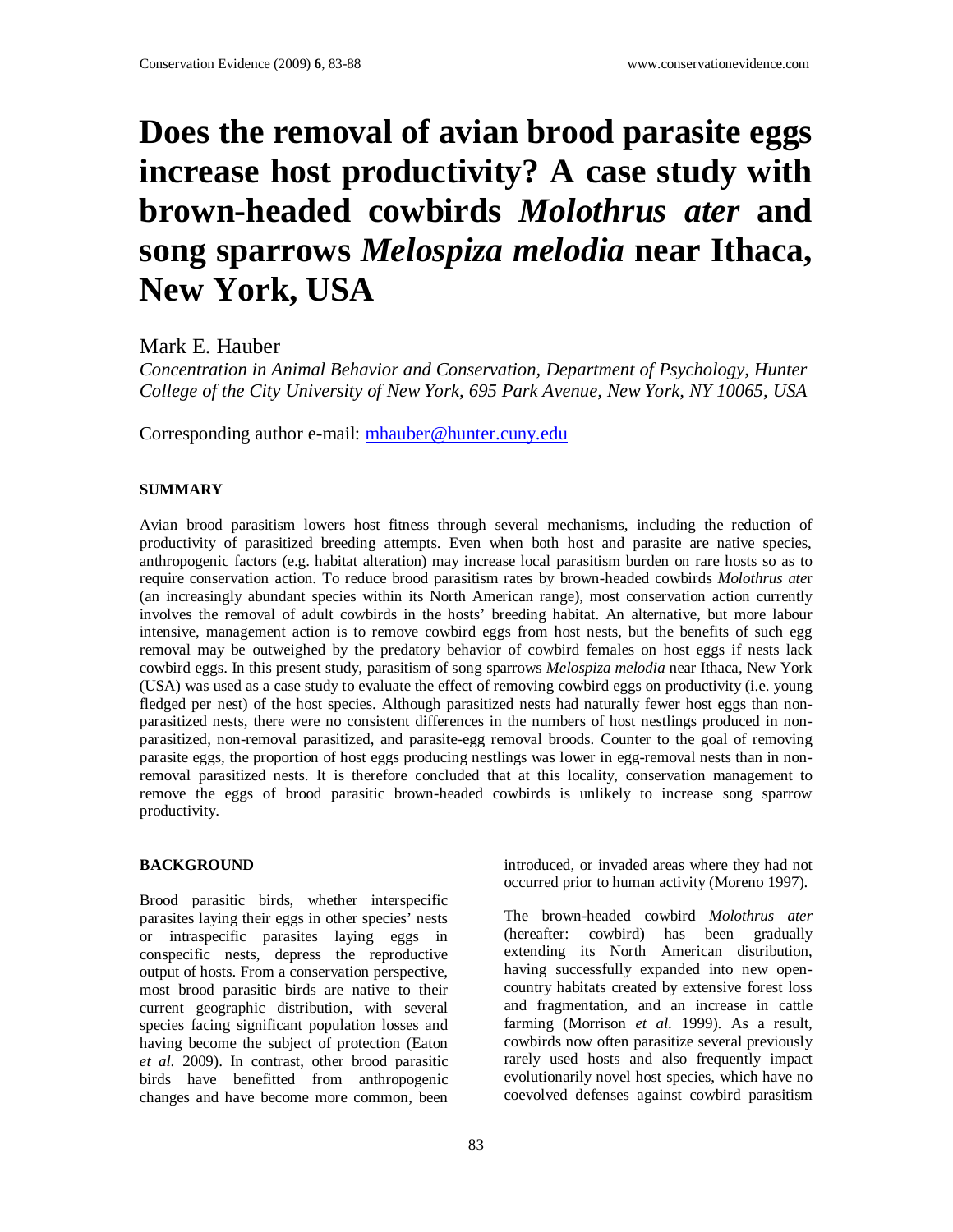(Rothstein 1994). Although cowbirds are protected by national laws in North America (Lowther 1993), exceptions to destroy cowbirds for conservation reasons are frequently granted. Conservation action to protect rare host species by reducing the impact of cowbird parasitism has typically employed the trapping of adult cowbirds in affected habitats or involved the selective removal of adult females within their breeding range (Smith *et al*. 2000). Removing and destroying adult cowbirds has met with variable conservation success in different sites (e.g., Stutchbury 1997 vs. Smith *et al.* 2002).

More labour intensive approaches aiming to reduce the impact of cowbirds on host breeding success are to remove parasite eggs or to prevent cowbird eggs from hatching by non-egg removal methods (e.g. piercing or shaking the egg but leaving them in the host nest) (Oppel *et al*. 2004). Neither of these methods fully recovers the cost of cowbird parasitism imposed by adult females as these typically remove one or more host eggs to lay their own (Sealy 1994). Despite the management expense and effort, conservation programs have sometimes resorted to apply the egg removal method in an attempt to locally rescue breeding attempts and increase host productivity (particularly for rare species). This is because, all else being equal, removing cowbird eggs should still increase host reproductive output by eliminating the earlier hatching, larger, and more intensively begging cowbird chick(s), lowering the egg-to-fledging success of hosts (Hauber 2003a). However, adult cowbirds can be predators of host nests that contain no cowbird eggs (Arcese *et al*. 1996) and may also retaliate against the removal of the cowbird egg(s) through destroying host eggs and chicks (Hoover & Robinson 2007). Alternatively, non-parasitized nests may be associated with more frequent predation compared to parasitized nests (Ortega 1998), if, for example, cowbirds preferentially lay in safer or less predator-accessible nests or parasitize hosts which provide better nest defense (Hauber 2001).

As a consequence, the removal of cowbird eggs may not yield higher nest survival and chick productivity rates of host nests compared to nonparasitized broods overall and should be the subject of local assessment and evaluation prior to any conservation-intended action. Methodologically, host productivity following the removal of cowbird eggs should thus be

specifically evaluated relative to host productivity in parasitized nests with the cowbird egg(s) left intact.

Here I capitalized on published host nest productivity data collected on song sparrows *Melospiza melodia* in Ithaca, New York, USA (Hauber 2000), in connection with concurrent but unpublished data on this hosts' breeding success that were collected following the removal of parasite eggs for a separate study that required raising cowbirds in captivity (Hauber 2002). Song sparrows, though also protected under federal law, are not a species of conservation concern at this site (Hauber 2000). Nonetheless, my aim is to present the outcome of my actions as data for a case study to evaluate the effects of removing parasite cowbird eggs from song sparrow host nests at this locality.

# **ACTION**

**Study species and study site:** Song sparrows are host to brown-headed cowbirds throughout North America, and successfully fledge both cowbird and their own chicks from parasitized broods (Tonra *et al*. 2008). However, song sparrows pay an additional cost for cowbird parasitism relative to other host taxa (Lorenzana & Sealy 1999), by having both fewer of their own eggs and lower egg-to-fledging survival ratios in parasitized nests compared to nonparasitized nests (Hauber 2003b). I located song sparrow (*M.m.melodia*) nests, established clutch size, and detected brown-headed cowbird parasitism throughout the 1997-1999 breeding seasons in the grassy fields of a research station at Cornell University, Ithaca, New York, USA, a site where this species is the predominant host of the cowbird. The host-parasite interactions and nest data collection protocols are described in detail elsewhere (Hauber & Russo 2000).

**Egg removal:** I removed all cowbird eggs  $(n = 7)$ nests) from a haphazard subset of parasitized song sparrow nests each year and each month (May- July) of study. Because cowbirds are protected by federal law, all egg removal was conducted as planned for a separate hand-rearing experiment of captive-hatched cowbirds under government and institutional permits for that study (Hauber 2002). Therefore, even though cowbird egg removal was not random, the schedule and choice of egg removals were not *a priori* confounded by the directional prediction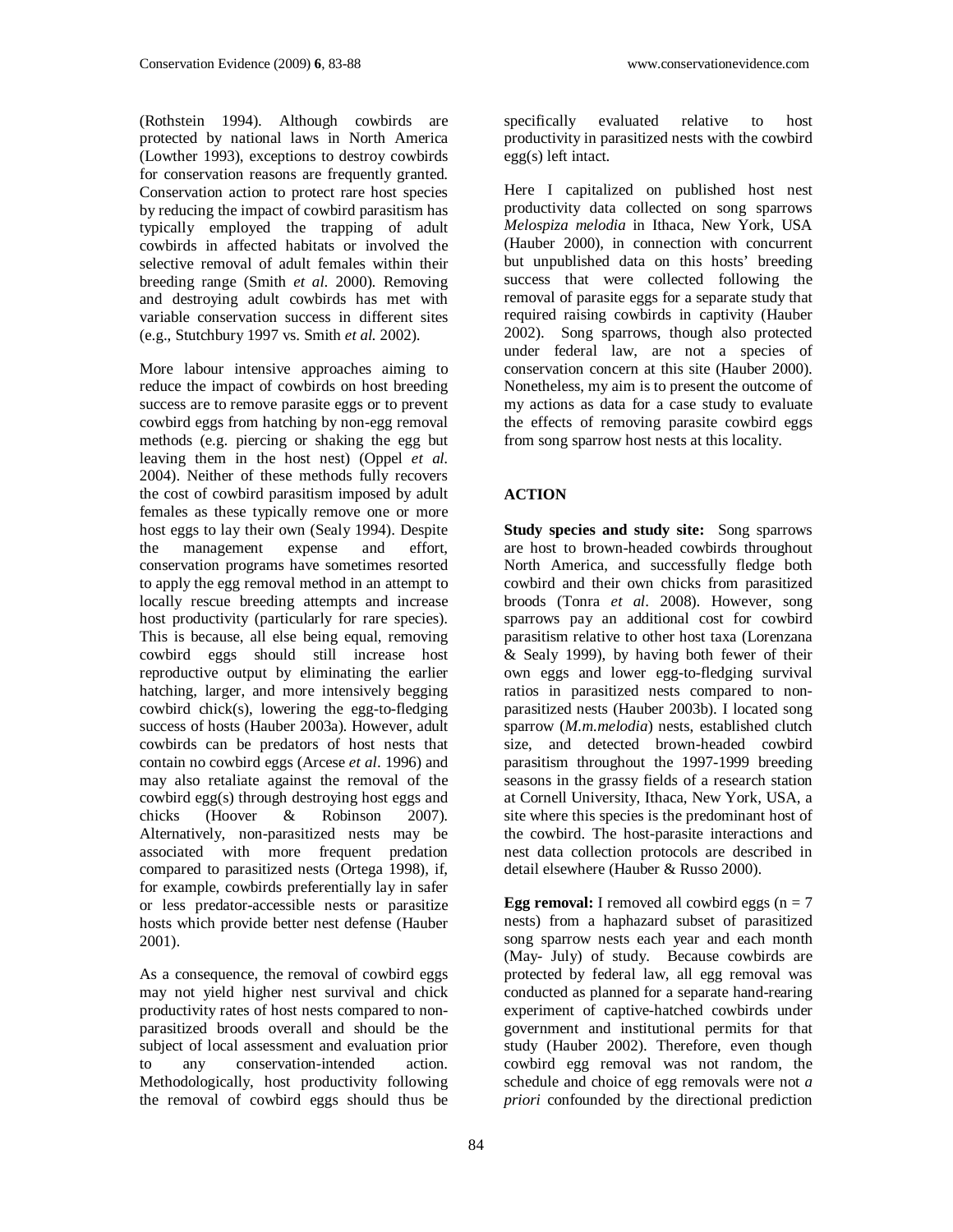tested here that removing parasite eggs would increase host productivity. *Post-hoc* analyses of variance showed no statistical confounds of year and month of clutch completion on nestling numbers compared to all nests monitored at this site (all  $F < 1.7$ ,  $P > 0.18$ , see below). Furthermore, both egg-removal and non-removal parasitized nests had a median of 1 cowbird egg  $(Z = 0.42, P = 0.97)$ .

**Monitoring:** All nests with egg removal were checked until the numbers of 5 day old (day  $1 =$ day of hatching) song sparrow nestlings could be determined. Nests that were preyed upon or had eggs or chicks otherwise destroyed had 0 nestlings assigned. Nest checks were not conducted later so as to reduce premature fledging (i.e. accidentally inducing young approaching fledging age to leave the nest prematurely through nest disturbance) but in a previous study fledging success per parasitized nests correlated strongly and positively with the number of 5 day old cowbird host nestlings (Hauber 2003b). As comparisons, I used published data collected concurrently at the same study site (Hauber 2000) from two groups of unmanipulated nests with comparable monitoring effort and information available regarding complete clutch sizes and 5 day old nestling numbers; nests that were naturally not parasitized  $(n = 31)$  and nests that were naturally parasitized  $(n = 11)$ .

**Evaluation:** To evaluate host productivity in egg-removal nests relative to the two types of unmanipulated nests, I used a contingency analysis to compare the proportions of host nests producing any host chicks and conducted a twotailed Kruskal-Wallis analysis of variance of the numbers song sparrow eggs at clutch completion and the numbers of song sparrow nestlings. The proportions of host eggs that produced nestlings per each nest was also calculated. A one-tailed Mann-Whitney test was used to evaluate the prediction that removing cowbird eggs increases the proportions of host eggs producing nestlings<br>between egg-removal and non-removal between egg-removal and parasitized nests. Statistical analyses were undertaken using Statview 5.0.1; non-parametric tests were applied because egg and nestling numbers were discontinuously distributed, while

egg-to-nestling survival data were calculated as proportional values.

# **CONSEQUENCES**

Of the total sample of 49 nests included in the experiment, 23 (47%) contained 5-day old song sparrow nestlings. Hatchling presence did not significantly covary with parasitism and egg removal status of the nests (non-parasitized: 48% (15 of 31) of nests contained sparrow nestlings; parasitized: 63% (7 of 11); and egg-removal: 29% (2 of 7),  $(G^2 = 2.2, P = 0.34)$ .

Natural cases of brown-headed cowbird parasitism on song sparrows were associated with significantly fewer host eggs ( $H = 17.2$ ,  $P =$ 0.0002), this being most likely attributable to one or two sparrow eggs being removed by female cowbirds (Sealy 1994). There was a median clutch size of five sparrow eggs in nonparasitized nests and three host eggs and one parasite egg each in both egg-removal and nonremoval parasitized nests. In contrast, the numbers of song sparrow nestlings surviving to day 5 were statistically similar across all three nest types, irrespective of parasitism or eggremoval status. There was a median of no host nestlings produced in both non-parasitized and egg-removal nests and one host nestling in parasitized non-removal nests  $(H = 1.97, P =$  $(0.37)$ .

When limiting the analysis to those few nests only which produced any host chicks, nonparasitized nests had a median of four song sparrow nestlings, while parasitized and eggremoval nests each had a median of two host chicks (H = 7.58, P = 0.026) and non-removal parasitized nests had a median of 1 cowbird chick. Figure 1 shows the mean (+ SD) number of song sparrow eggs and 5-day old nestlings produced for each nest type across failed and surviving nests combined.

Amongst parasitized nests only, the proportion of host eggs producing nestlings was significantly lower for egg-removal than non-removal nests of  $(Z = 1.76, P = 0.039)$ , with a median of 0% of host eggs producing nestlings in egg-removal nests and 75% of host eggs producing nestlings in non-removal nests.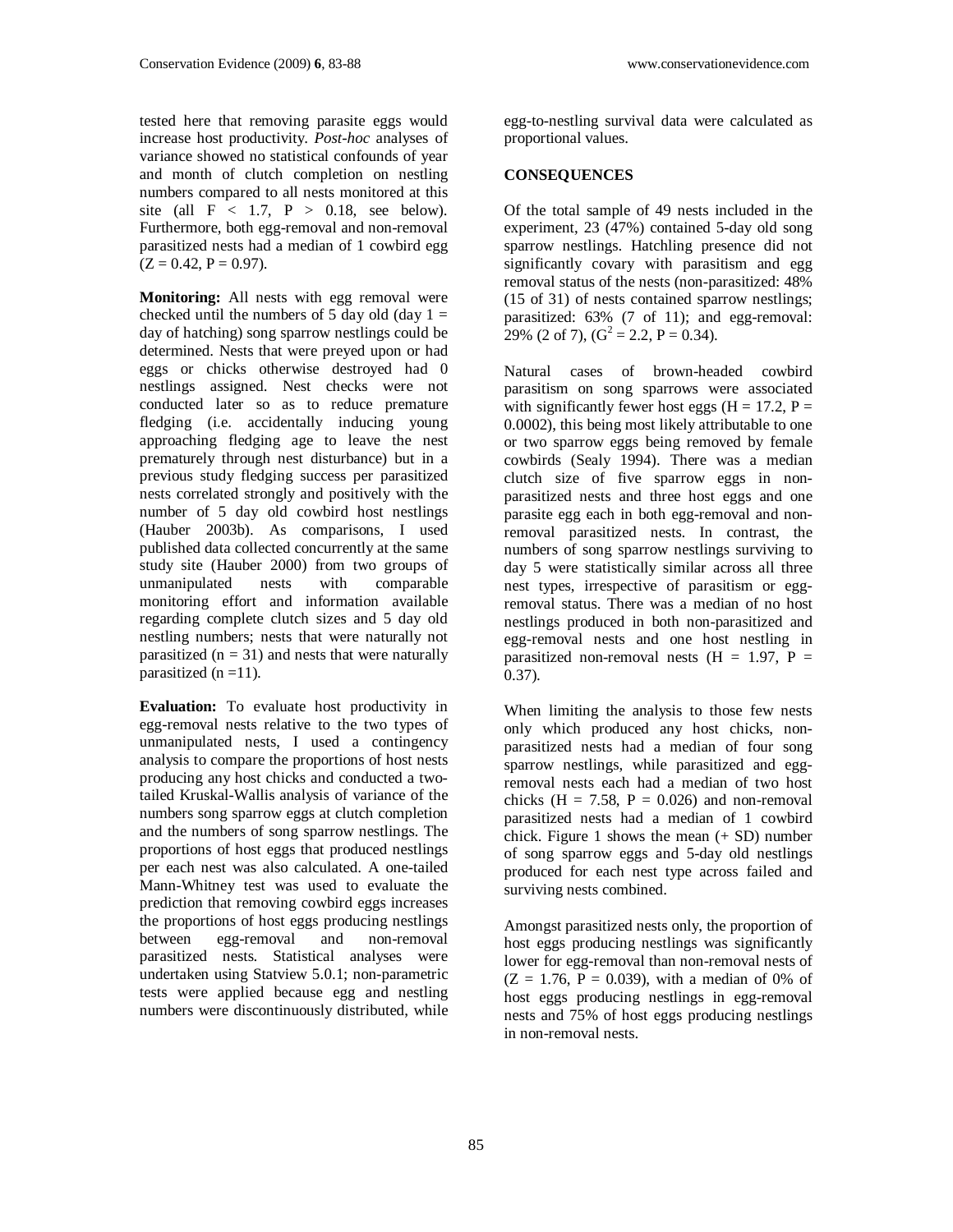

**Figure 1.** Variation in the mean (+SD) numbers of eggs and 5-day old host song sparrow nestlings according to brownheaded cowbird parasitism status and experimental parasite egg removal treatment in Ithaca, New York, USA.

**Discussion:** Contrary to the predicted outcome of increasing song sparrow productivity in parasitized nests by removing brown-headed cowbird eggs, no statistically significant differences were apparent in the numbers of host nestlings (to day 5) across nests with or without cowbird eggs and irrespective of egg-removal treatment. However, despite of the small sample sizes in the egg-removal treatment, of note was that the removal of parasite eggs was associated with a lower proportion of host eggs producing 5-day old nestlings than in broods with cowbird eggs left behind.

Although these patterns are consistent with the scenario that adult brown-headed cowbirds act as predators on song sparrow nests without parasite eggs at the Ithaca site (Hauber 2000), including nests with removal of the parasite eggs (this study), the limitations of my results include the small sample sizes involved in the egg-removal treatment and the lack of information on the causes of full and partial nest failures in each of the three host nest groups (Sealy 1994), including the number of different predators and parasites involved in putative nest predation events (Arcese *et al*. 1996). Also, the sex of the host chicks was not determined in this study, even though cowbirds are known to skew the sex ratio of surviving host chicks (Zanette *et al*. 2005) and sex-ratio biases in productivity may have critical impacts upon conservation management (Clout *et al*. 2002). From a potential conservation action perspective, it still

remains to be determined if locally breeding cowbirds at the Ithaca locality might i) actively retaliate against experimental egg removal as seen by this parasite acting on other hosts in other localities (Hoover & Robinson 2007), ii) follow a general "farming" approach and destroy host nests without parasites so as to utilize hosts' re-nesting attempts for subsequent parasitism (Hoover *et al*. 2006), or iii) are not directly causing or indirectly facilitating the failure of non-parasitized host nests (McLaren & Sealy 2000).

**Recommendation:** Brood parasitism represents a complex set of behavioral and ecological contexts in which host nests cannot be considered as the unit of conservation action. Management plans are best formulated with an integrative approach by combining information about the habitat, the local host and the predator communities, and the behavioural tactics of the adult parasites and the affected hosts.

#### **ACKNOWLEDGEMENTS**

Financial support was provided by the Howard Hughes Medical Institute and the Human Frontier Science Program. For discussions and comments, I thank Zak Aidala, Beki Croston, Jim Dale, Steve Emlen, Jeff Hoover, Arnon Lotem, Paul Sherman, Dave Showler, David Winkler, and referees.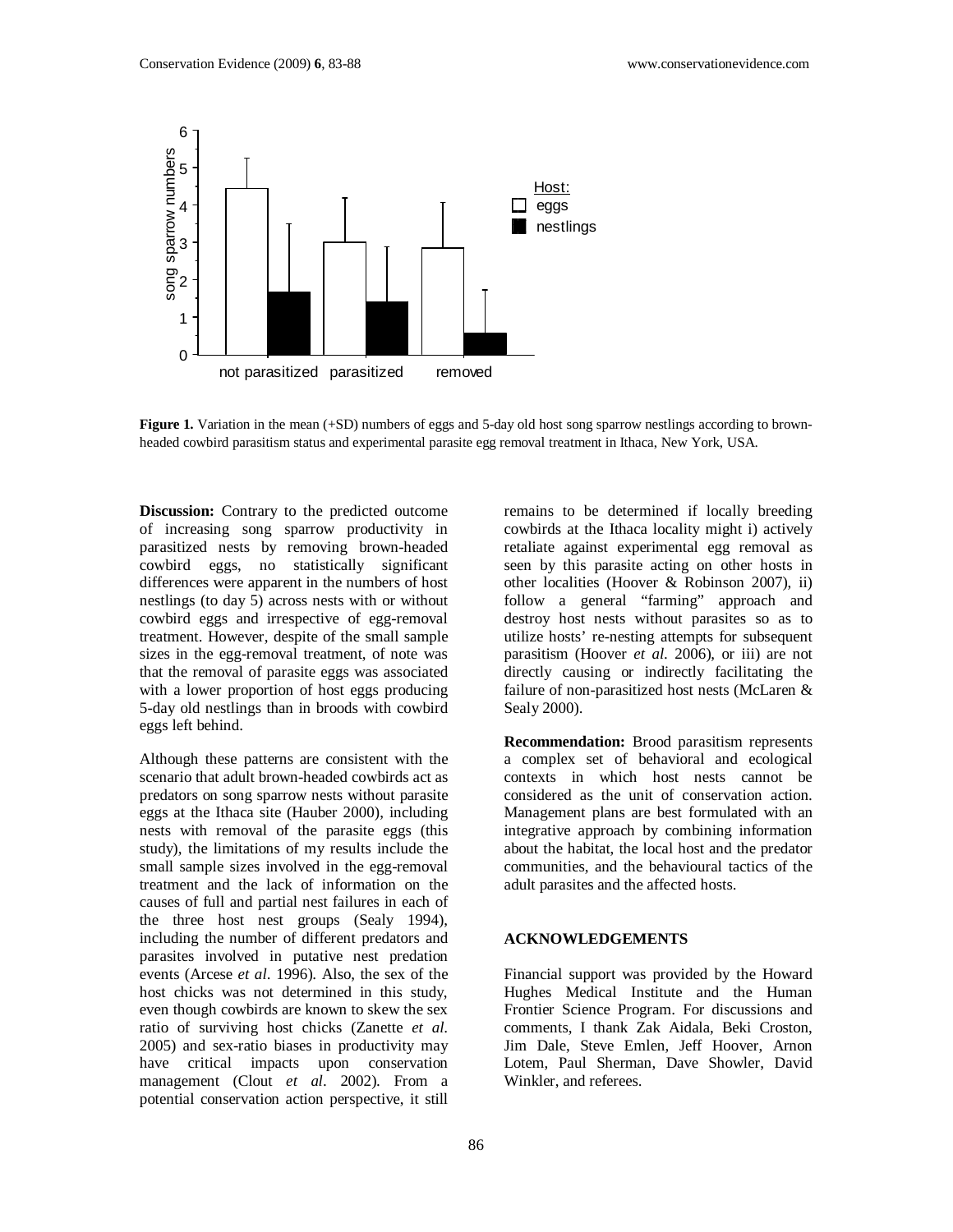# **REFERENCES**

Arcese P., Smith J.N.M. & Hatch J.I. (1996) Nest predation by cowbirds, and its consequences for passerine demography. *Proceeding of the National Academy of Sciences USA*, **93**, 4608-4611.

Clout M.N., Elliott G.P. & Robertson B.C. (2002) Effects of supplementary feeding on the offspring sex ratio of kakapo: a dilemma for the conservation of a polygynous parrot. *Biological Conservation*, **107**, 13-18.

Eaton M.A., Brown A.F., Noble D.G., Musgrove A., Hearn R.D., Aebischer N., Gibbons D.W., Evans A & Gregory R.D. (2009) Birds of Conservation Concern 3: the population status of birds in the United Kingdom, Channel Islands and Isle of Man. *British Birds*, **102**, 296-341.

Hauber M.E. (2000) Nest predation and cowbird parasitism in song sparrows. *Journal of Field Ornithology*, **71**, 389-398.

Hauber M.E. (2001) Site selection and repeatability in brown-headed cowbird (*Molothrus ater*) parasitism of Eastern phoebe (*Sayornis phoebe*) nests. *Canadian Journal of Zoology*, **79,** 1518-1523.

Hauber ME. (2002) First contact: conspecific social association and species recognition in brood parasites. *Annales Zoologici Fennici*, **39**, 291-305.

Hauber ME. (2003a) Egg-capping is a cost paid by hosts of interspecific brood parasites. *Auk*, **120**, 860-865.

Hauber M.E. (2003b) Hatching asynchrony, nestling competition, and the cost of interspecific brood parasitism. *Behavioral Ecology*, **14**, 224- 235.

Hoover J.P. & Robinson S.K. (2007) Retaliatory mafia behavior by a parasitic cowbird favors host acceptance of parasitic eggs. *Proceedings of the National Academy of Sciences USA*, **104**, 4479- 4483.

Hoover J.P., Yasukawa K. & Hauber M.E. (2006) Spatial and temporal structure of avian brood parasitism affects the fitness benefits of egg ejection and nest abandonment. *Animal Behaviour*, **72**, 881-890.

Kus B.E. & Whitfield M.J. (2005) Parasitism, productivity, and population growth: response of Least Bell's vireos (*Vireo bellii pusillus*) and Southwestern willow flycatchers (*Empidonax traillii extimus*) to cowbird (*Molothrus* spp.) control. *Ornithological Monographs*, **57**, 16-27.

Lorenzana J.C. & Sealy S.G. (1999) A metaanalysis of the impact of parasitism by the brown-headed cowbird on its hosts. *Studies in Avian Biology*, **18**, 241-253.

Lowther P.E. (1993) Brown-headed cowbird (*Molothrus ater*). In: *The birds of North America*. A. Poole & F. Gill (Eds.), No. 47. Academy of Natural Sciences, Philadelphia, USA.

McLaren C.M. & Sealy S.G. (2000) Are nest predation and brood parasitism correlated in yellow warblers? A test of the cowbird predation hypothesis. *Auk*, **117**, 1056-1060.

Moreno J.A. (1997) Review of the subspecific status and origin of introduced finches in Puerto Rico. *Caribbean Journal of Science*, **33**, 233- 238.

Morrison L.S., Hall S.K. Robinson S.I., Rothstein D.C., Hahn, D.C. & Rich T.D. (eds.) (1999) Research and management of the brownheaded cowbird in Western landscapes. *Studies in Avian Biology*, **18**, 1-312.

Oppel S., Schaefer H.M., Schmidt V. & Schroder B. (2004) Cowbird parasitism of pale-headed brush-finch *Atlapetes pallidiceps*: implications for conservation and management. *Bird Conservation International*, **14**, 63-75.

Ortega CP. (1998) *Cowbirds and other brood parasites*. University of Arizona Press, Tucson, USA.

Rothstein S.I. (1994) The cowbird's invasion of the Far West: history, causes and consequences experienced by host species. *Studies in Avian Biology*, **15**, 301-315.

Sealy S.G. (1994) Observed acts of egg destruction, egg removal, and predation on nests of passerine birds at Delta Marsh, Manitoba. *Canadian Field Naturalist*, **108**, 41-51.

Smith J.N.M., Cook T.L., Rothstein S.I., Robinson S.K. & Sealy S.G. (eds.) (2000)